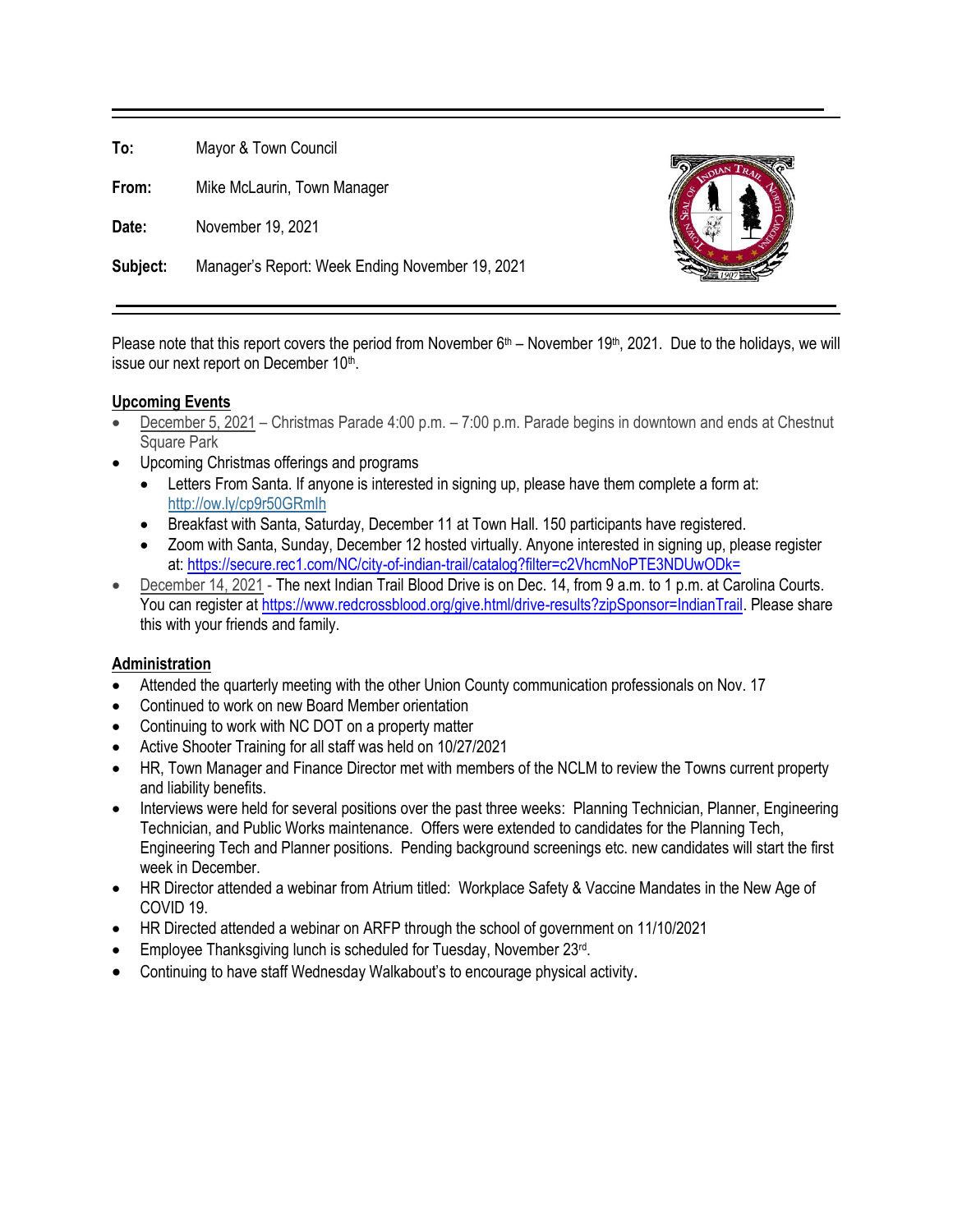#### **Manager's Report November 19, 2021 Page 2**

#### **Finance**

- Taxes Overall Collection is 60.93% (tax revenue budget: 64.91% collected and stormwater revenue budget: 51.58% collected)
- Audit Services Contract An RFQ for audit services will be going out on December 1<sup>st</sup> with a return date by January 22<sup>nd</sup>.
- FY2021 Audit Presentation Is presently scheduled for the January  $25<sup>th</sup>$  meeting.
- Congratulations To Alicia Massey and Alicia Gaddy for completing the NC Government Finance Officer Certification training and successfully passing the required multiple exams. They are now eligible to be a considered as a Certified Finance Officer.

# **Parks and Recreation**

- All Chestnut Square Park permits have been issued for January 1-June 30. A total of 1,400 hours of rentals, programs and events are currently scheduled for the athletic amenities in the first 6 months of the year.
- Crooked Creek Park dates will open on December 1<sup>st</sup> and close on January 1<sup>st</sup>. Staff will then issue permits by January 15<sup>th</sup>.
- Pow Wow date has been confirmed for Saturday, August 27, 2022. The date has been reserved at Carolina Courts.
- Crooked Creek Park Project Update
	- Lightning Detection- installed
	- Vault Bathroom- permit submitted
	- ADA Shelter- Ordering 11/19/21
	- Disc Golf Upfit- on track for finalization by the end of the year
	- Story Walk- on track for finalization by the end of the year
	- Security Cameras- lengthy project with multiple variables

# **Planning**

- Orr Road Rezoning (SF-1 to Light Industrial) was denied by Planning Board on Tuesday, November 16<sup>th</sup>, 2021.
- Orr Road Rezoning is scheduled for a January 11, 2022, Public Hearing provided applicant chooses to move forward (TBD).
- Garmon Road Light Industrial project has submitted for site plan review.
- Sanctuary  $\omega$  Southgate has submitted for  $4<sup>th</sup>$  round of site plan review.
- All election signs on the North side of Town were removed on November 10<sup>th</sup>. Staff has been instructed to remove all elections signs on the South side of Town by 11/19/2021.
- Dilapidated structure at 217 N. Indian Trail Road was removed and the lot is clear as of 11/15/2021.
- Comprehensive Plan Scenarios have been drafted and other planning staff are currently reviewing this week. The next step will be input from Comp Plan Advisory Committee and Town Council.

# **Engineering**

Indian Trail Park Stormwater and Water Main Improvements - Contractor is still trying to find pipe for Indian Trail Park water main improvements. This project has been delayed until January 2022.

- 1<sup>st</sup> Avenue Phase 1 (pond and pumpstation construction) Will be doing a final punch list walkthrough by the end of November.
- 1<sup>st</sup> Avenue Phase 2 (stormwater and roadway improvements) This project was advertised on November 18, 2021.